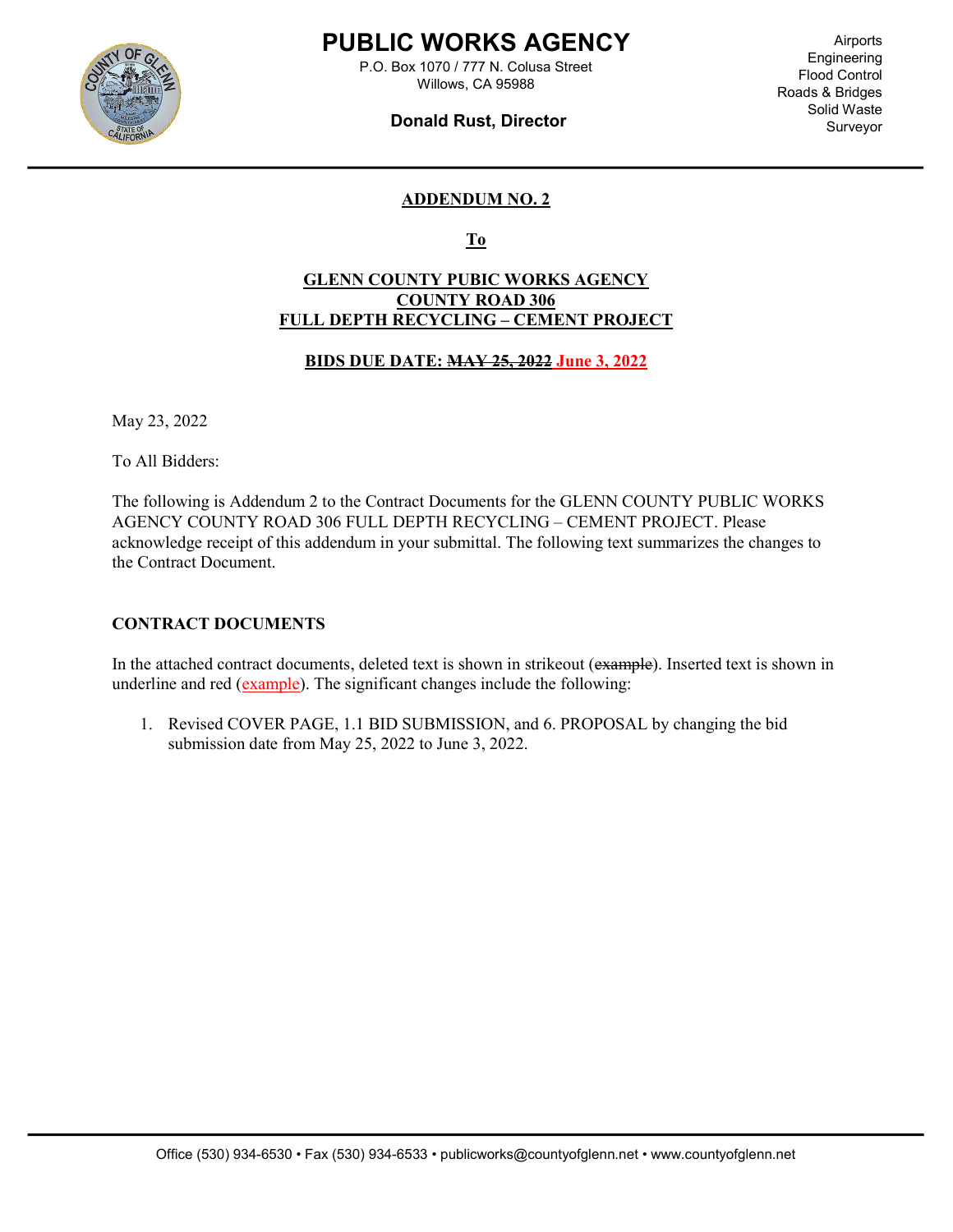NOTICE TO BIDDERS, SPECIAL PROVISIONS, AND PROPOSAL

FOR

# GLENN COUNTY PUBLIC WORKS AGENCY COUNTY ROAD 306 FULL DEPTH RECYLING – CEMENT PROJECT



BIDS DUE ON OR BEFORE: 11:00 a.m.

May 25 June 3, 2022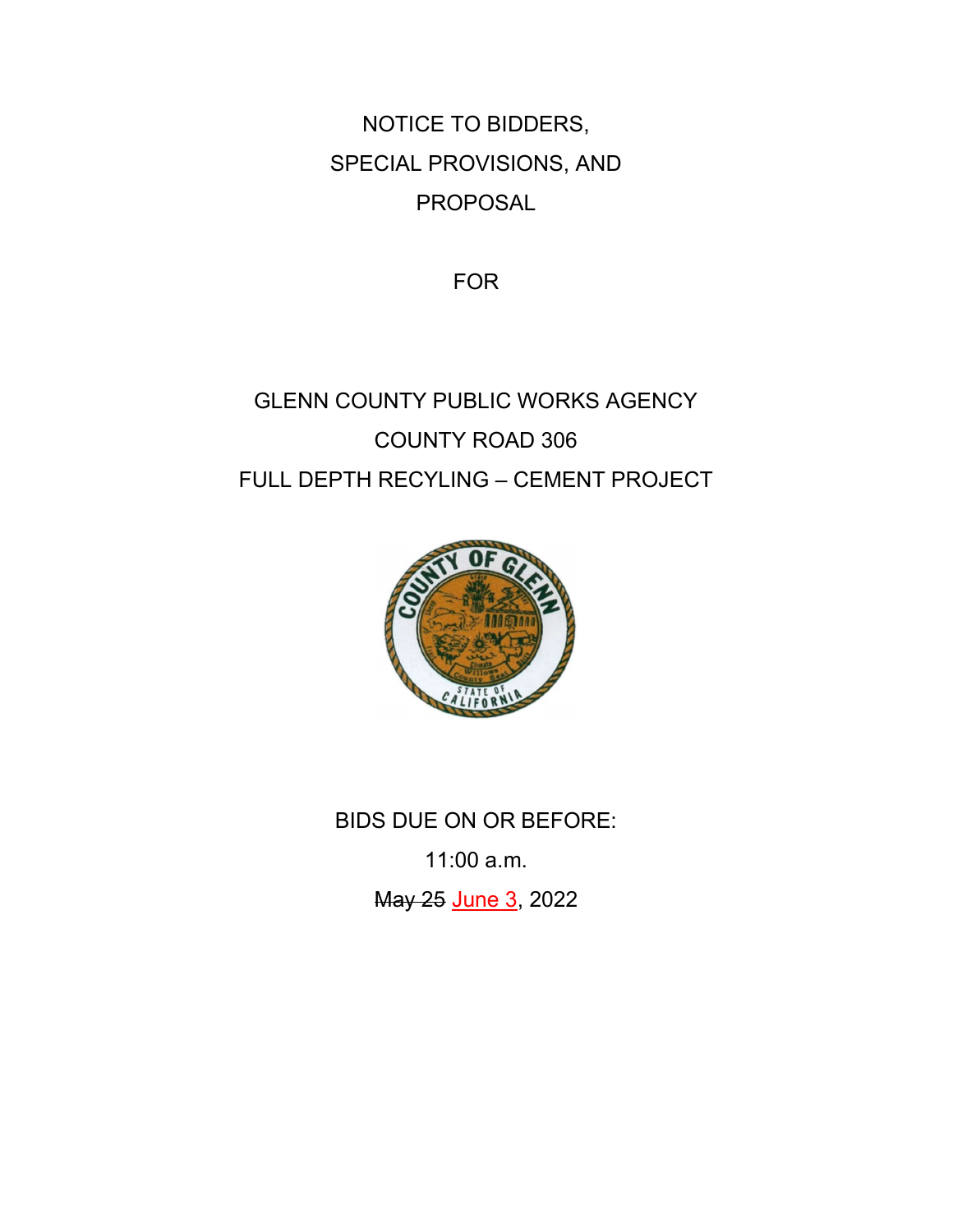## 1 NOTICE TO BIDDERS

Glenn County Public Works Agency hereby gives notice that in accordance with Public Contract Code 22000-22045 it will accept formal bids for the following public work:

County Road 306 Full Depth Recycling-Cement Project

### 1.1 BID SUBMISSION

Bids will be received via mail or hand delivery at the Glenn County Public Works Agency, 777 North Colusa Street, Willows, CA; or emailed to roads@countyofglenn.net. Bids shall be submitted in sealed envelopes and marked in the upper left hand corner, "Full Depth Recycling – Cement Project", together with the name and address of the bidder.

Bids must be received no later than **11:00 a.m. on May 25 June 3, 2022**. The bids will be opened and read publicly. Bidders or their agents are invited to be present. A bid summary will be posted on the County's website the following day.

### 1.2 DESCRIPTION AND LOCATION OF THE WORK

Scope of Work: Glenn County Public Works is soliciting informal bids for the provision of all equipment, materials, and labor necessary for Full Depth Recycling - Cement (FDR-C) services for portions of County Road 306, Glenn County.

All provisions contained within the project plans shall be fully considered in the bid provided by contractor. Contractor will be required to enter into a contract with Glenn County.

Locations and approximate square yardage of FDR:

1. Portions of County Road 306, from County Road 200 to County Road 305 – 70,400 SQYD.